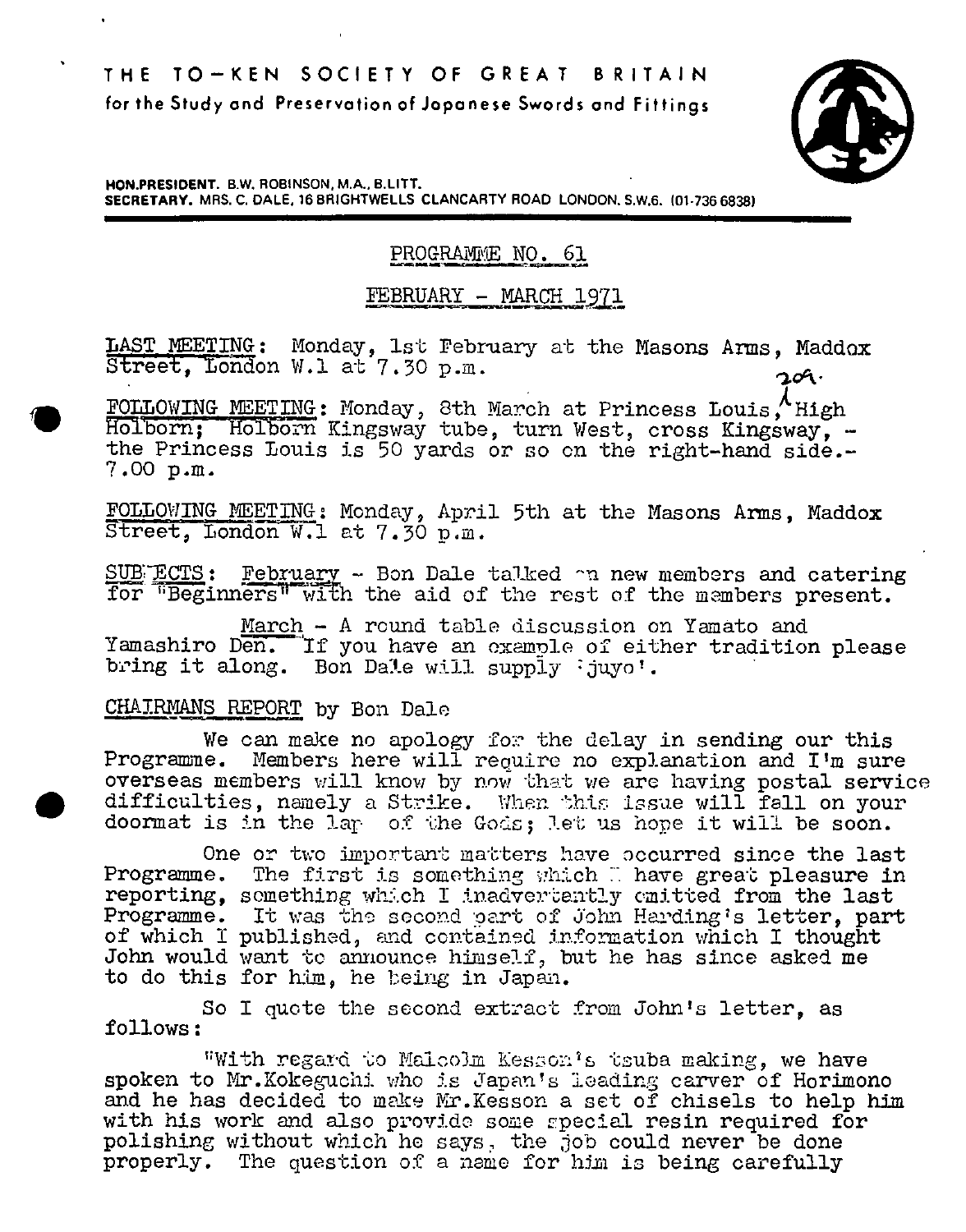considered and you will be informed in due course.

I had the pleasure of announcing the above at the February meeting. Malcolm Kesson was present and obviously received the news with great delight. I believe he has now received the chisels, we are all very pleased for him and we'll look forward to seeing them at the next meeting doubtless. We recorded our thanks to John Harding for his kindness and thought in bringing Malcolm Kesson's work to the notice of the experts in Japan. Thanks, John.

The next thing is that having talked about doing so for some time, we have at ldat organized a meeting at another place. This is a room at the  $F$  ncess Louis. I am told that this room is larger, which is what we need, but whether or not it will be suitable to our purposes we are not yet sure. There seems to be some difficulty over establishing a permanent fixed date. This some difficulty over establishing a permanent fixed date. will not do of course; it will be seen that the March meeting<br>is a week later than usual, just to try the room this once. If we is a week later than usual, just to try the room this once. cannot secure a fixed booking we will return to the Masons Arms and still hope to find a larger room.

In any case the April meeting will still take place at the Masons Arms, as announced at the start of this Programme. Mentioned elsewhere is the suggestion that if To Ken Meetings could coincide with auctions at the leading Auction Houses this would be a good thing. More out of town members might think it worth while to come into London for both an auction and a meeting. So, I am pleased to announce that we have been honoured by Sotheby's, who have arranged for their next sale of swords and sword fittings to take place on the first Monday of April to coincide with our April meeting. I hope the strike will be over in time for all members to receive notice of these two events. Heaven help us all if it isn't!

For some months now we have discussed at meetings the desirability of finding a second source of polishing services in Japan. Mr.Sayama is doing us a great service with his polishing and **we** have no complaints about his efforts on our behalf. Unfortunately he, as other agents, is restricted to taking only nine blades at one time, and that only at intervals of six months. Which means that we now have a back-log of swords waiting to go to Japan, the last of which will probably not leave here for twelve months. Our original offer to polish a blade in approximately six months, now means at this date, around eighteen months  $$ twelve months wait and six months in Japan. So, we obviously are in need of further help, and John Harding who is now permanently resident in Tokyo, has offered his services. At the last meeting I showed a blade which John recently had had repolished, and this blade exhibited a very excellent polish indeed. Charges for this second service are given below, shipments again must be restricted to nine blades, time about six months from arrival in Japan.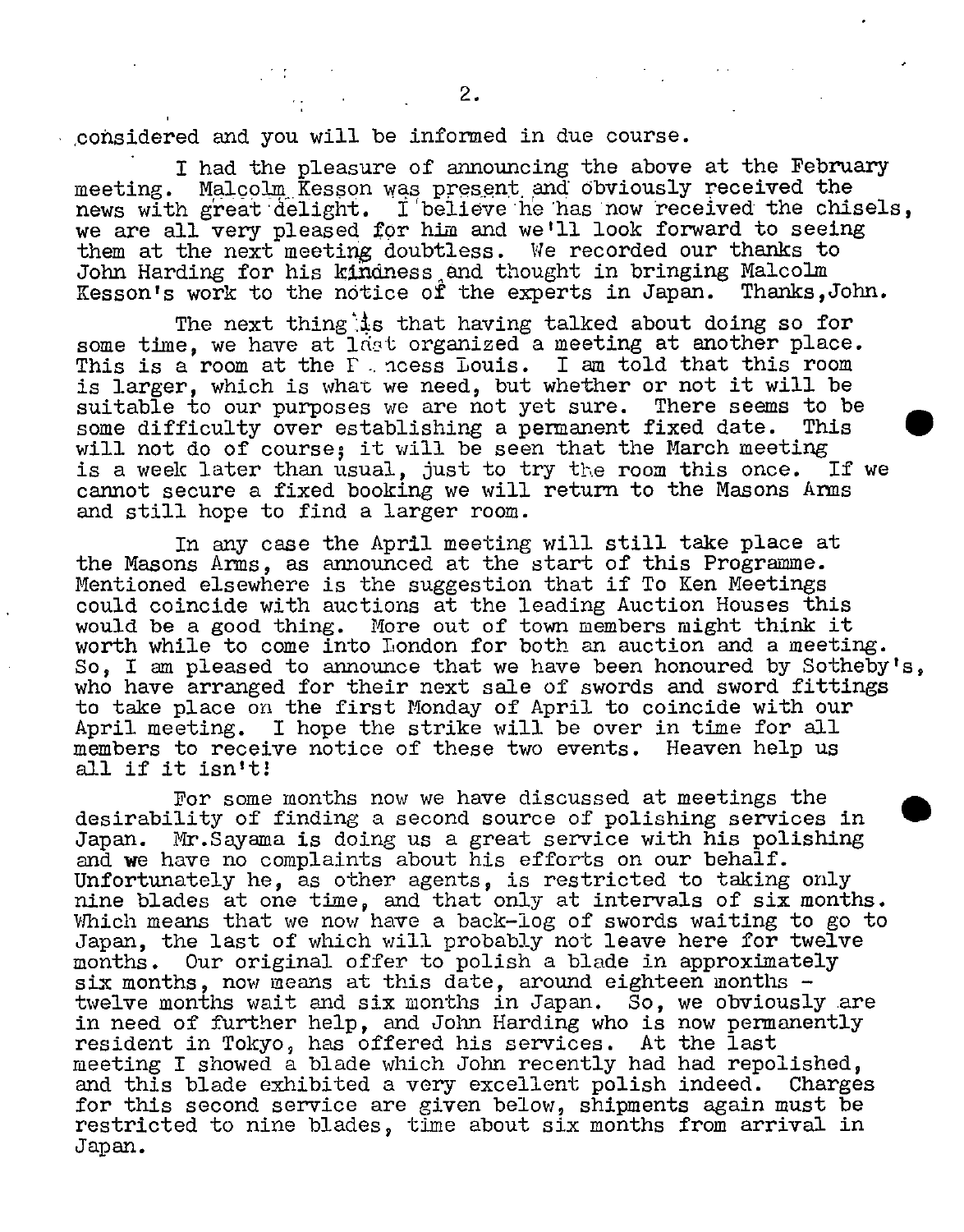the thought: of a. freshly filed tang obviously caused consternation. Syd remarked that signatures can be removed by clever hammer work without filing which seems to be the best alternative. C.J.Smith preferred to keep the tang untouched and to obtain an Orikami showing the correct smith. Andy Ford handed Mr.Saito a wakizashi blade signed Hosa Kawa Masayoshi, and for which he had received Tokubetsu Kiecho. All very cunning, and a test for Mr.Saito he passed. His opinion was that this was a genuine blade by Masayoshi. This smith usually worked in Soshu or Bizen Den. He made boshi in the Ichimonji style.. Masaroshi often had his signature removed and other more famous names placed there. To avoid this., he utilised a deep stamp along with his normal signature, which this sword had. Mr.Saito pronounced this to be a very fine blade.

Malcolm Hutchinson submitted a long swird which looked interesting in the hada. The sword was made in the mid-Edo period, 250 years ago, and copied from Norishige. It was impossible to place the smith but it was either a Kyoto, Osaka or an Osafune man. The steel for this blade was imported from outside Japan, probably. Mr. Saito himself showed Malcolm the various colours in the steels, which led him to this deduction. Mr. Saito was willing to continue, although we were concerned that we might be wearing him out.

Captain Johnes had an interesting "tanto. Tomihikd said that this was called Owari Koshirae. The owari were a branch of the Tokugawa family. The unusual habaki, a double type but only The unusual habaki, a double type but only  $\sim$  about half an inch long, was typically Owari. The tsuka is very narrow waisted and the Kurikata is placed verynear the Koiguchi. The koshirae was designed to meet the specifications of the Yagyu Kendo masters. The kozuka, Fuchi and Kashira were en suite and signed by Takiaki. The blade was by Ujifusa of Mino, in the Momoyama period, 400-500 years ago. Owari was very close to Mino  $\bullet$ so it is usual to find Mino blades in Owari koshirae. Tomihiko said that this was a very fine piece. It also clearly showed that whilst we are struggling to learn about sword blades, there is an enormous field of exploration in the mounting of blades. Capt. Johnes had enother short sword which had a weatherproof case to cover the scabbard and tsuka. Tomihiko said that this was a "raincoat" for a sword and were very rare nowadays. Apparently merchants would use them on their swords and by sliding the cover down the scabbard would apparently lengthen their sword and so give themselves the status of Samurai. When danger threatened, they would quickly pull the cover up! The mounts of the sword were ordinary and the blade was signed Soshu Masahiro. The blade was Shimto, 330 years old. It looks older but isn't. The tang was not of good steel and the blade might be said to be a ready-made quality. The ujifusa was much better.

Bill Baxter really looked, a picture Of dejection as he offered his latest Wallis & Wallis acquisition. He KNEW his sword would be laughed out of the Mason's. It was a medium length sword in military leather scabbard and the blade was of shobu-zukuri form.

 $\mathcal{L}_{\text{max}}$ 

 $\mathcal{L}^{\text{max}}_{\text{max}}$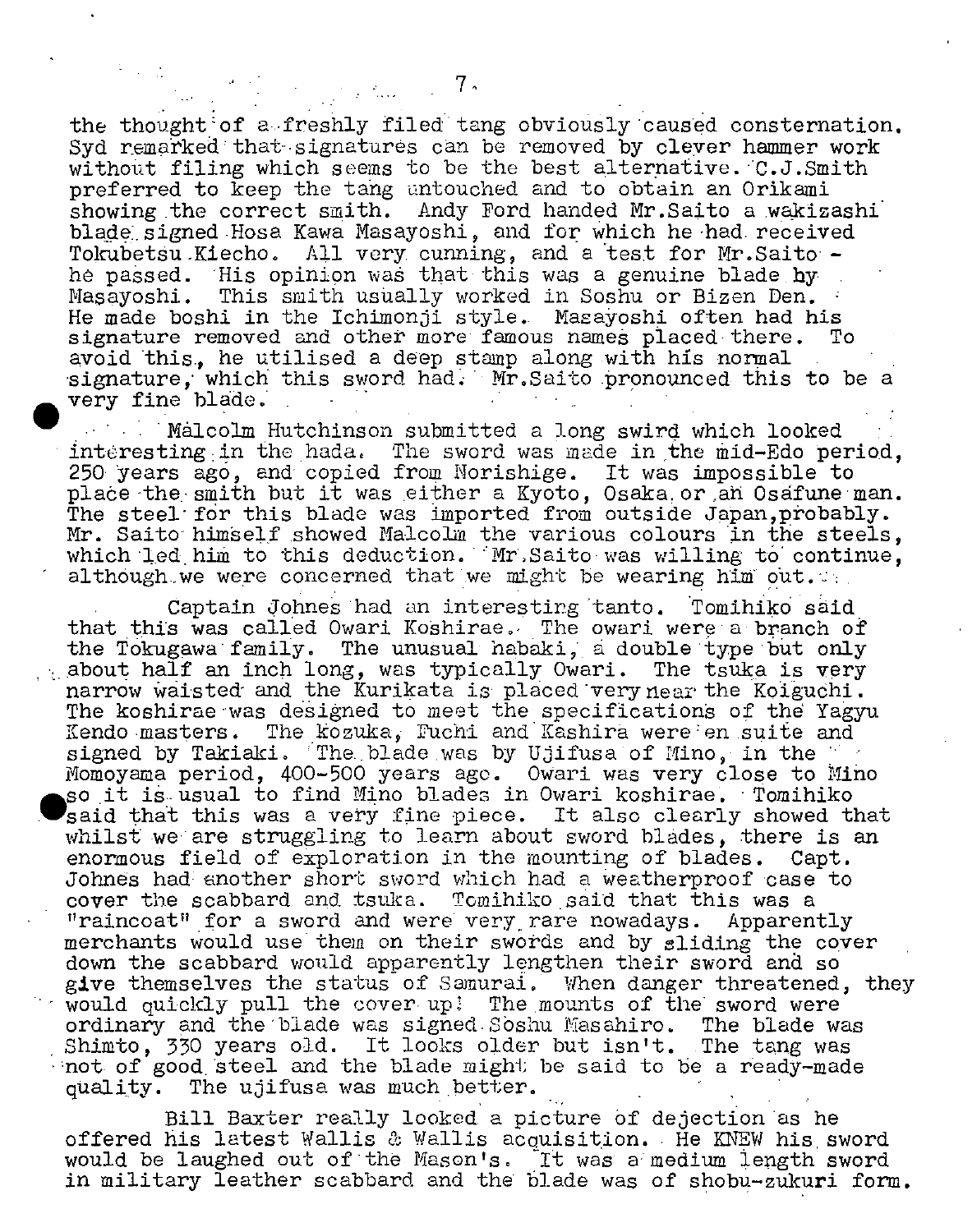Mole asked Mr.SaitQ. whether the blade was.originally that shape as he thought that it was cut down from Unokubi-Zukuri along the back edge. That Mole is a canny and observant collector! Mr. Saito replied that this was so. The blade was altered to the Satsuma style. This style of blade shape was originated by the Shimadzu family whose kendo style required a sharp point. Originally, the blade had been much more curved and had beenstraightened and pointed by grinding along the back edge-through the kissaki. The blade itself showed strong activity and pronounced itame hada and was signed Kaneuji. Mr.Saito said that this sword was made by Kaneuji's son, Kanetomo who most probably inscribed his father's signature as a tribute. This sword was a very good sword. indeed and the best sword seen that evening. The effect on Bill was magical, he sat purring all evening whilst the rest of us looked on enviously. At that moment, Bon Dale arrived with a blade he had acquired and was very excited about. Bon thought it to be identical to Len Holtaway's Riokai, which had been brought to the meeting for. a comparison. So to top the evening off, and to Bon's good luck, ... these two swords were shown. Bon felt it fair to Mr.Saito to state. that the Riokai had been given an origani by Tokyo Museum. Mr. Saito gave it a stringent examination and said himself to be in agreement - it was indeed a genuine Riokai. It was in the Rai style with 5ugu ha. It had good Riokai utsuri rather like fingerprints. It was now the turn of Eon's sword. After long consideration, Mr.Saito pronounced that this was true Yamashiro den and was older than the Riokai. Everyone got excited at that, particularly Bon. It was the work of perhaps the Sanjo but more likely the Ayanokoji school, about  $1240$  A.D. There was more activity in the narrow suguha hamon which was in nie, whilst that of the Riokai was in nioi. Said Mr. Saito, this sword was very much better than the Riokai. Cor! (Chairman faints!)

Tomihiko said both these swords should be given the best of care.  $\sigma$  care.  $\sigma$  -  $\sigma$  -  $\sigma$  -  $\sigma$  -  $\sigma$  -  $\sigma$  -  $\sigma$  -  $\sigma$  -  $\sigma$  -  $\sigma$  -  $\sigma$ 

Syd Divers proposed a vote of thanks for our Japanese guests which was supported by a really good round of applause. Eon as Chairman rose, to thank both officially and he proposed that we should extend Honorary Membership of the To Ken Society to both Mr.Saito and Mr.Inami. Mr.Inami accepted on behalf of both  $\sim$ of them, and the Club is proud to have them.

So ended an evening which became- a really memorable event, giving us all hope for future knowledge in the years to come.

January. - This was quite a crowded meeting in spite of the weather. Bon was in the chair. Visitors were Mr.Wilf Dodds from Durham whom Bon had first met fifteen years ago, through the illustrious columns of the Exchange & Mart. There was also an incursion from the North; Friend Rollands from Glasgow appeared with his usual bulging bag of swords. Also Brian Carver, who has moved to London from Lowestoft so we will be seeing him<br>regularly, it seems. Our guest speaker, Roald Knutsen, had brought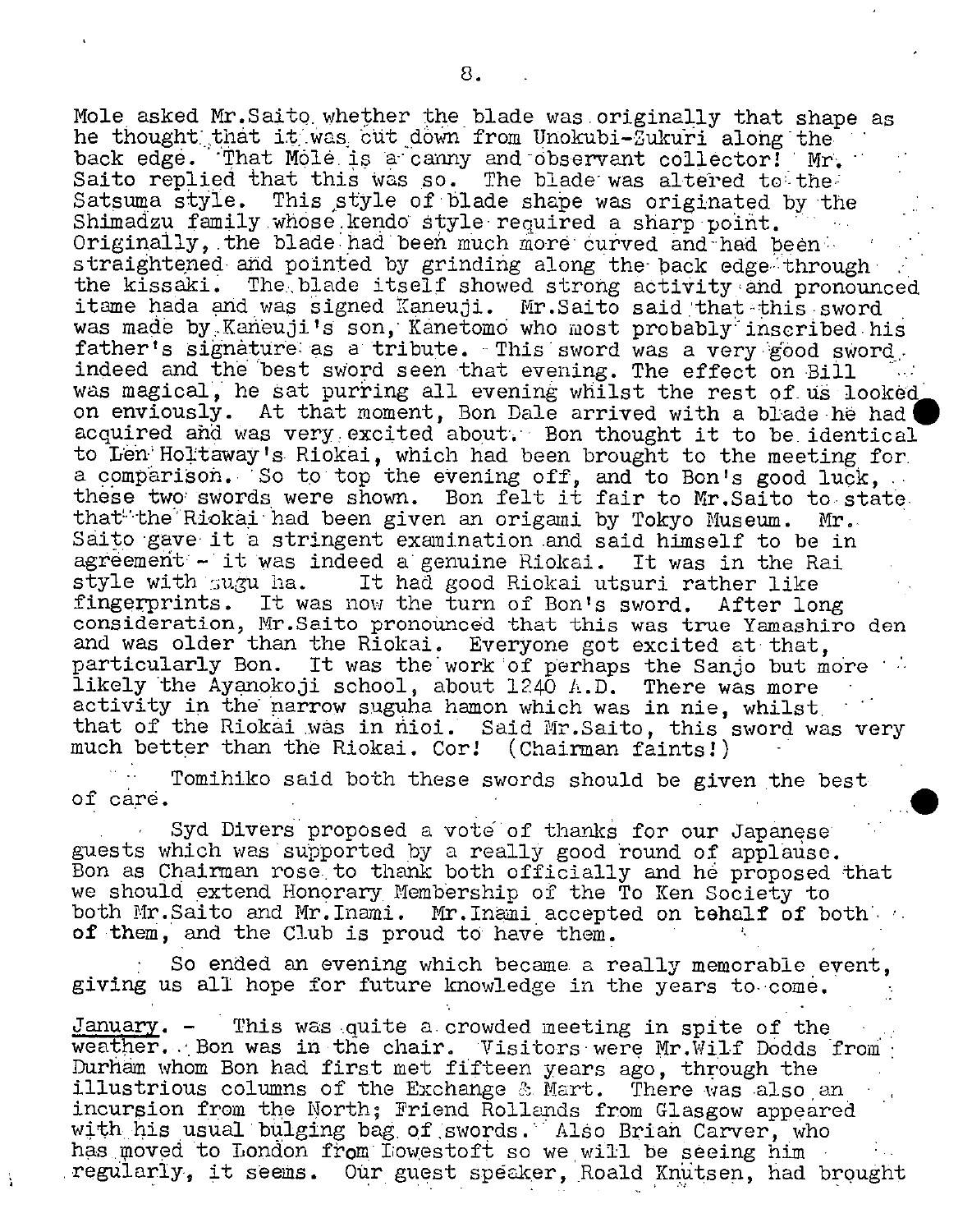two Kendoka who were staying with him. Mr. Ohta Hideaki 3rd Dan. and Mr. Miki Eiji, folk singer and 4th Dan Kendo. The meeting got under way, some discussion being necessary on the sword polishing facility. •Capt.Johnes mentioned that he had had to wait 6 years to get a blade returned from polishing. Bon is still waiting for some sent in 1961 but that is another story, our time is usually well under one year, which shows how times have changed for the better.

Bon is trying to find a copy of the film on swordmaking, "The Art of the Swordsmith" - any information please? Len Holtaway mentioned that a friend of his had an interesting film which members might like to see. There was a great clamour for something really rude and erotic - not at all expected from our good members! However, the film turns out to be a sequence showing an ancient Nepalese ceremony in which a sheep is beheaded by a kukri. This is obviously rare'and unique, and is available if we wish to borrow it.

Sydney Divers was congratulated on introducing Mr. Saito., and Mr. Inami at the last meeting. Sydney is now trying to coerce the leading auction houses in to rearranging their sale dates to. coincide with club meetings. If this can be done we may be able to get the benefits of our Japanese friends guidance on a more regular basis, and would be an attraction to out of town members to visit both auction house and a meeting on the same day.

Roald's talk I'have- reported elsewhere but I will mention' that we enoyed it, especially the singing! With the theme of spears, there were some very nice examples around. Bill Baxter had just found'a high quality Yari blade. About six inches long'of' broad and solid shape, it looked very attractive. Moreover, it was really well made and in excellent state. Apparently the blade had been mounted in a Mother of Pearl covered shaft but the dealer had taken a hacksaw to it to remove the blade from the shaft. 'So somewhere there is a fine shaft badly butchered. Peter Wenman brought another attractive Yari. This one was socket-headed with a very short stubby blade - rather nice.

Dave Parker had'very delicate'Yari for the Boy's Festival. Total length was about 2-3 ft. and complete with parrying bar -Hadome.

Brian Turner had a huge Yari blade nearly 3 ft. long, complete with saya. It had a dragon horimono on one side and a." bonji inscription on the other. It was suggested by some unfeeling members that it was more of a Crusaders or Viking sword. It is members that it was more of a Crusaders or  $\bar{V}$ iking sword. difficult to believe that it was a useful weapon,, but one never knows. Brian also had a massive blade of wakizashi length, fully, half an inch thick. It was of unokubi-tsukuri form and signed half an inch thick. It was of unokubi-tsukuri form and signed<br>Takatenjiu Kaneaki of Totomi. It had a tameshigiri inscription stating that it had cut through one body in the third position. It was made for Honda Suishu in 1558. There was a ken horimono on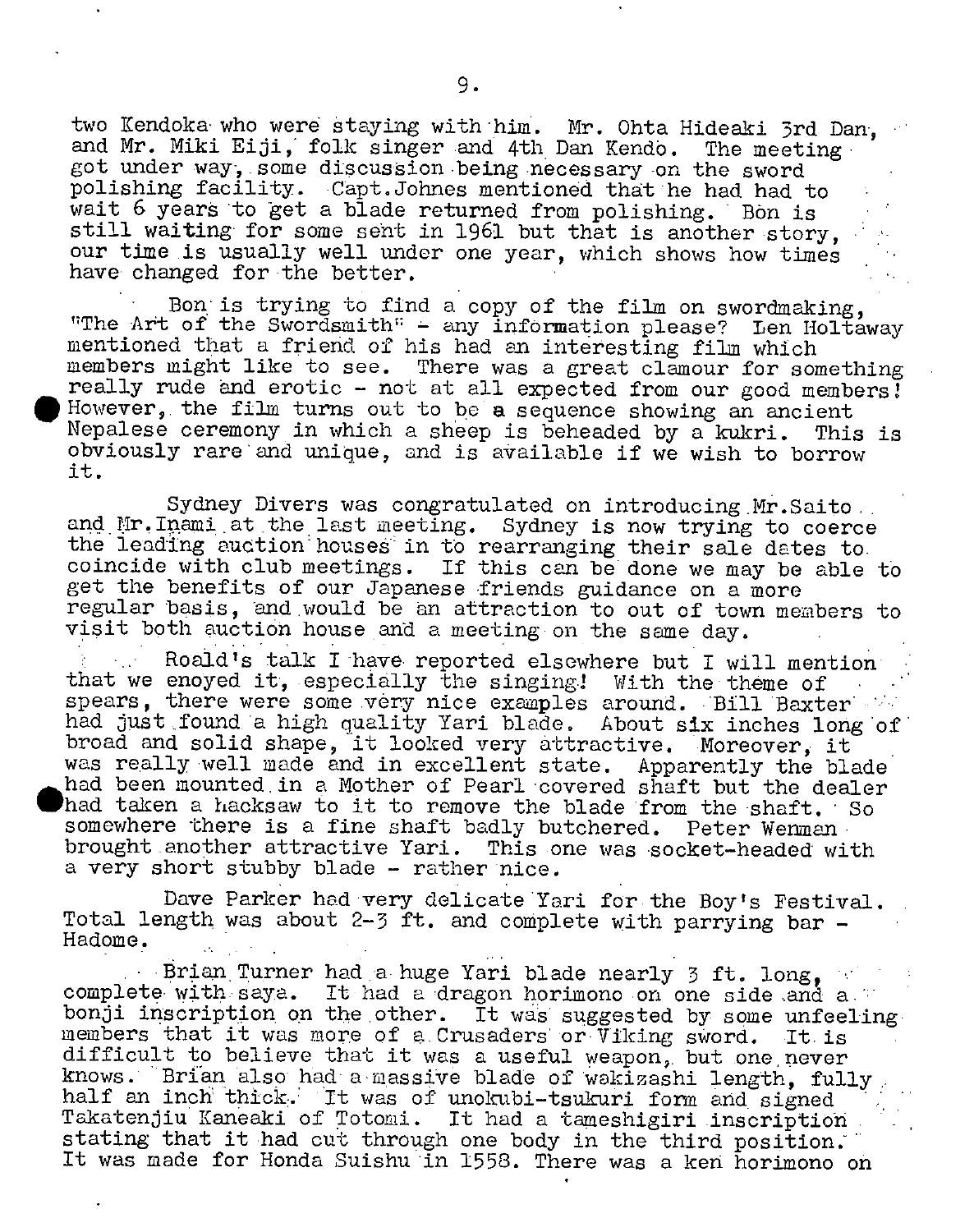side of the blade and a bonji inscription "Hachiman Daibo Setsu". I thought it a very fipe blade but was surprised that it was made as early as 1558. A really interesting piece. Looking at some of the other swords, Vic Saville- had a Mino blade in army army mounts with good Sambon Sugu-ha: - whilst Andy. Ford had two blades for polishing. One was attributed in gold to Katsumitu and looked a good Bizen blade. The other, almost in a fine polish but not quite to Andy's perfection, was a beautiful blade which Andy hoped to be by Hisen Tadayoshi. Trevor Armstrong had a blade which made my mouth water. This was a wakizashi with very large itame hada and sugu-ha hamon which was extremely deep in nioi and nie. Mole Bonn also had a fine sword very soberly mounted in best samurai tradition although everything was best quality. It had a *brick* red ishime saya with those delightful bird mons of the Kojima family and sported solid gold menuki. The blade was 14th century Bizen with very flamboyant chogi hamon and most attractive,

#### NEWS FROM THE NORTH

 $\sim 10^6$ 

Ian Bottomley sent a letter with some more information for erstwhile tsuba artists:-

Last Meeting - Was a talk by Bill Ince on sword tangs. Bill had carried out a large statistical survey of tangs from oshigata, motivated he said, by a need to identify old blades among a pile of. rusty bangers. After dealing with the form, position and number of holes found in tangs from Heian tines to the end of the Koto period, he then wont on to deal with signatures. From all these factors he could find no definite indicators that would identify an old blade. All this was discussed by the meeting together with the great problem of faking. The conclusion brings us back to the Old idea, so often voiced in these pages, look at the blade - the answer is there.

Next Meeting. - At the Seven Caks Hotel, Manchester at 7.30. p.m. on the 18th May 1971. This will be an account of experiments on sword polishing by Joe Jolley. We have been over all this ground before but we have all learned a lot since then and new members will probably appreciate some comments on this problem.

It is also hoped that a non member will be able to attend and bring along some of his attempts - the results will amaze you. If you have any home attempts please bring them; the sooner we co-operate and solve. this problem the sooner we will all save a bit of money (and help the balance of payments).

Congratulations Mr.Kesson for having a go at making sword fittings. There is no better way of learning to appreciate the work of Japanese morkers. Many details of the techniques used are described in "Silverwork and Jewellery" by H.Wilson (I always wondered what happened to the gold reserves!) published by John

 $\Delta \phi = 1$  , where  $\Delta \phi = 1$ 

 $\epsilon = \frac{1}{2}$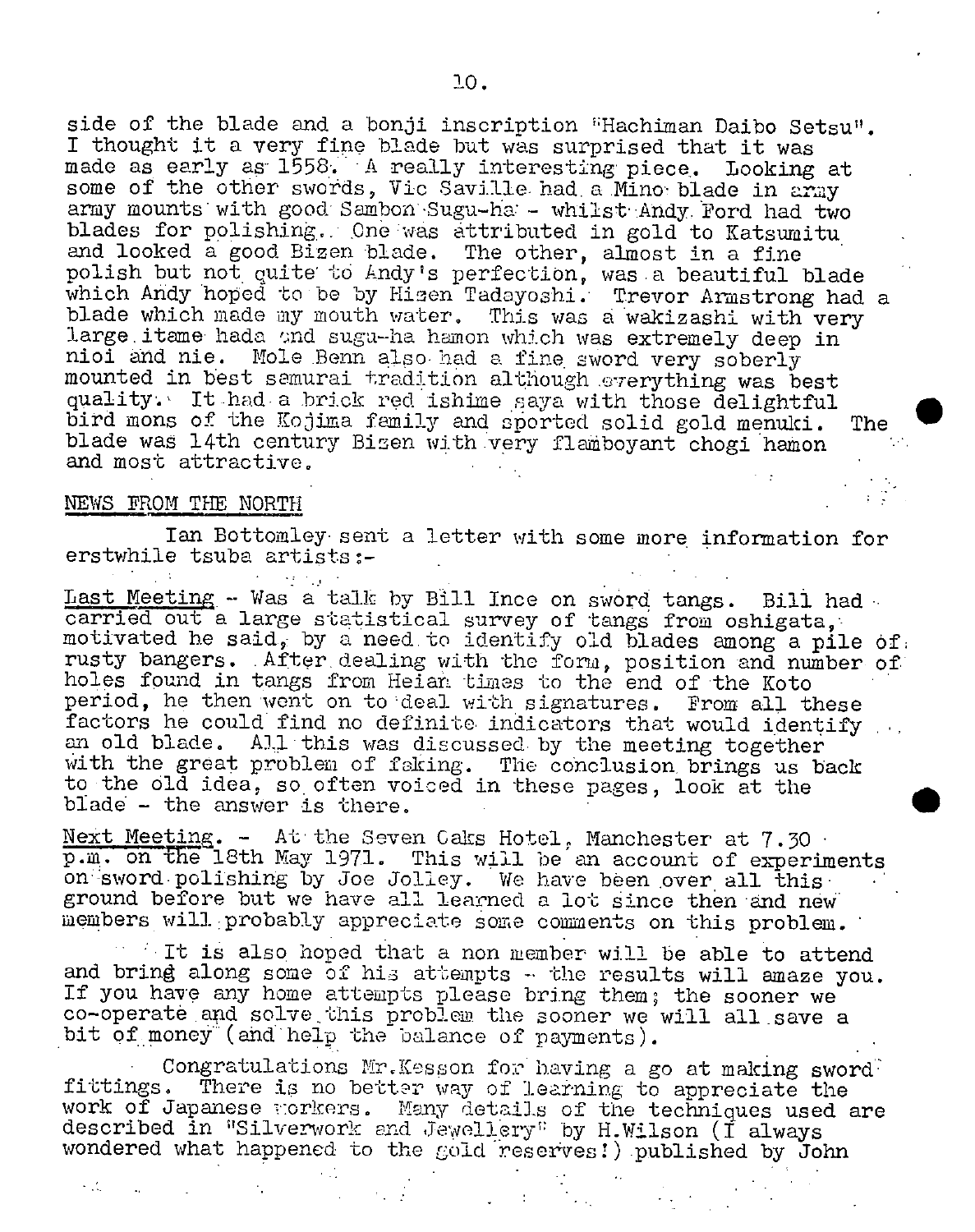Hogg, London 1912. The details are from a lecture given by Prof. Unno Bisei of the Tokyo Fine Art Colle e. All the basic techniques are described together with the tools used. He also gives methods for patinating alloys as well as making them. Here is an extract on the making of shibuichi which you may find useful:

 $\label{eq:2} \mathcal{L}(\mathcal{L}^{(1)}_{\mathcal{L}}\otimes\mathcal{L}^{(1)})\otimes\mathcal{L}_{\mathcal{L}^{(1)}_{\mathcal{L}}\otimes\mathcal{L}^{(1)}_{\mathcal{L}}\otimes\mathcal{L}^{(1)}_{\mathcal{L}^{(1)}_{\mathcal{L}^{(1)}_{\mathcal{L}^{(1)}_{\mathcal{L}^{(1)}_{\mathcal{L}^{(1)}_{\mathcal{L}^{(1)}_{\mathcal{L}^{(1)}_{\mathcal{L}^{(1)}_{\mathcal{L}^{(1)}_{\mathcal{L}^{(1)}_{\mathcal{L}^{$ 

 $\begin{split} \mathcal{P}(1,0) &= \mathcal{P}(\mathcal{V}(1,1),\ldots,\mathcal{P}(\mathcal{V}(N)) \\ &\times \mathcal{P}(\mathcal{V}(1,1),\mathcal{V}(N)) \longrightarrow \mathcal{P}(\mathcal{V}(1,1),\mathcal{V}(N)) \end{split} \begin{split} \textbf{1.1},\ldots, \textbf{1.1}, \ldots, \textbf{1.1}, \ldots, \textbf{1.1}, \ldots, \textbf{1.1}, \ldots, \textbf{1.1}, \ldots, \textbf{1.1}, \ldots, \textbf{1.1}, \ldots, \textbf{1.1}, \ldots$ 

"The alloy most generally used is that called 'Shibuichi'  $-$ 

Copper - 100 parts  $Siliver$  - 30, 40, 50, 60 or 70 parts.

The colour of Shibuichi more generally used is grey of a soft and pleasing tone, but you can make it dark or light, according to the proportion of your alloys. For instance, you wish to make a tree in flower, the petals of which may be made in gold ii you wish them to be yellow, or silver if you wish them to be white. The leaves are to be in Shibuichi and are of different colours, so you would make up your different grades of.Shibuichi according to the quantity of silver employed.

To make a darker Shibuichi, that which is called 'Kuro-Shibuichi<sup>'</sup> in Japanese is composed as follows:

> $Shakudo - 10 parts:$ Silver - 3 or 4 parts

The method of melting in order to produce Shibuichi is one which is sinple after experience, but which requires considerable care. If the two alloys are melted at the same time you will not get the general Shibuichi colour, with fine spots showing grey grain  $-$ -composed of silver and copper - like a pear skin, but on the other hand, if the two metals are melted together, they will become somewhat darker and less of the nature of Shibuichi because the molecules of silver will have mixed too much with the copper.

Now, the first stage in the production of Shibuichi is to melt the copper as usual, and when it is quite melted put the silver in (sheet, or grain or wire) and watch that it is not too much melted to mix. When this is done, pour into an oiled pot (the quantity of oil, rapeseed, about half, according to the size of the pot).

There is another way to mix the melting metals, viz: by taking a pot large enough for the quantity of metal, covering it with a common but strong, cloth of a muslin-like nature (not too tightly stretched), place in it hot water - just hot enough to put the fingers in  $-$  and then pour the metal through the cloth into the receptacle. This gives almost the same result, but it will probably bring a much softer and finer surface."

#### CHRISTMAS QUIZ

 $\mathcal{L}_{\text{max}}$ 

.

I'm pleased to see this was well received. Here are the answers as supplied by Han Bin Siong, except 8 and 10 which I have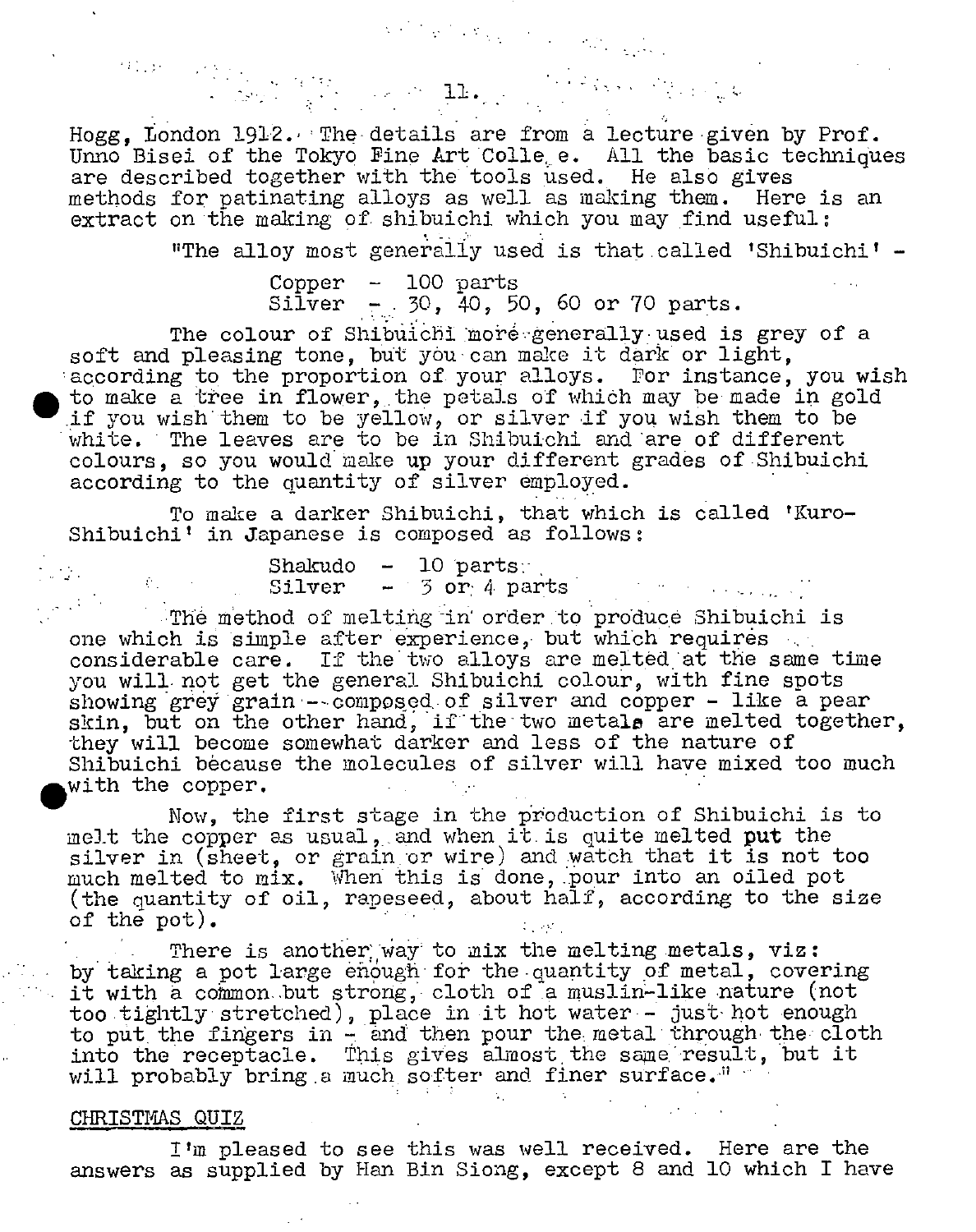supplied and may well prove controversial. die Beginners Answers and March

l,With the Ha-Saki (cutting edge) upwards taking care that the sides of the blade do not touch the scabbard.

2.An Aikuchi has no tsuba (and, copsecuently no seppa). Other types are Hamidashi tsuba and Kwaiken.

3.Kaneuji.

4. Not older than-374 years. Yakidashi is a sign of a Shinto blade.  $\overline{\phantom{a}}$ 

 $5.$  Bizen.

# More Advanced Students Answers

6.Buigo school. Bungo Yukihira; '

7. Muramasa or Sengo school.

.8.Sanguri Tetsu.is steel forged in such.a way as to give a very open hada, and is a feature of the Horikawa school.

9.According to the Japanese: Gassan Sadakazu. In To Ken circles: Kurihara Nobuhide...

10.Ko Bozen Tomonari.

ROALD KNUTSEN'S TALK ON SO-JUTSU.

 $\sim$  Roald started off asking Miki Eiji San to sing a very old song of the Samurai which extols the Yari as well as arm bending (Saki of course). The song, delivered with tremendous style, really evoked the spirit of bushido and gave impetus to a highly interesting talk. The contract of the set of the set of the set of the set of the set of the set of the set of . . .'

| $\mathcal{F}^{\mathcal{A}}_{\mathcal{A}}$ and $\mathcal{F}^{\mathcal{A}}_{\mathcal{A}}$ and $\mathcal{F}^{\mathcal{A}}_{\mathcal{A}}$ |          | "The Spear in Japanese History"                                                                                                                  | Roald M.Knutsen |  |  |
|---------------------------------------------------------------------------------------------------------------------------------------|----------|--------------------------------------------------------------------------------------------------------------------------------------------------|-----------------|--|--|
|                                                                                                                                       |          | Miki Eiji San = Kuroda Bushi in Japanese.                                                                                                        |                 |  |  |
|                                                                                                                                       | Drink it | Drink sake, drink sake<br>If you drink sake with the same                                                                                        |                 |  |  |
|                                                                                                                                       |          | So as to take this <u>yari and the same and the same</u><br>Number One in Japan.<br>$\blacksquare$ . Then you will be a<br>Real bushi of Kuroda! |                 |  |  |

This is a literal rendering of a famous folk song composed by the retainers of the Kuroda family. It has been popular in Japan ever since the early seventeenth century and it popular in outer our since and cally seveneemen century and IV and IV and IV and IV and IV and IV and IV and I by the Kuroda family is a very fine nageyari - or more correctly. a hira-sankaku nageyari.  $z$  whose blade measures about three shaku. Engraved on the widest face is a dragon. Although unsigned and an orthodox work it is considered to be of unparalleled quality.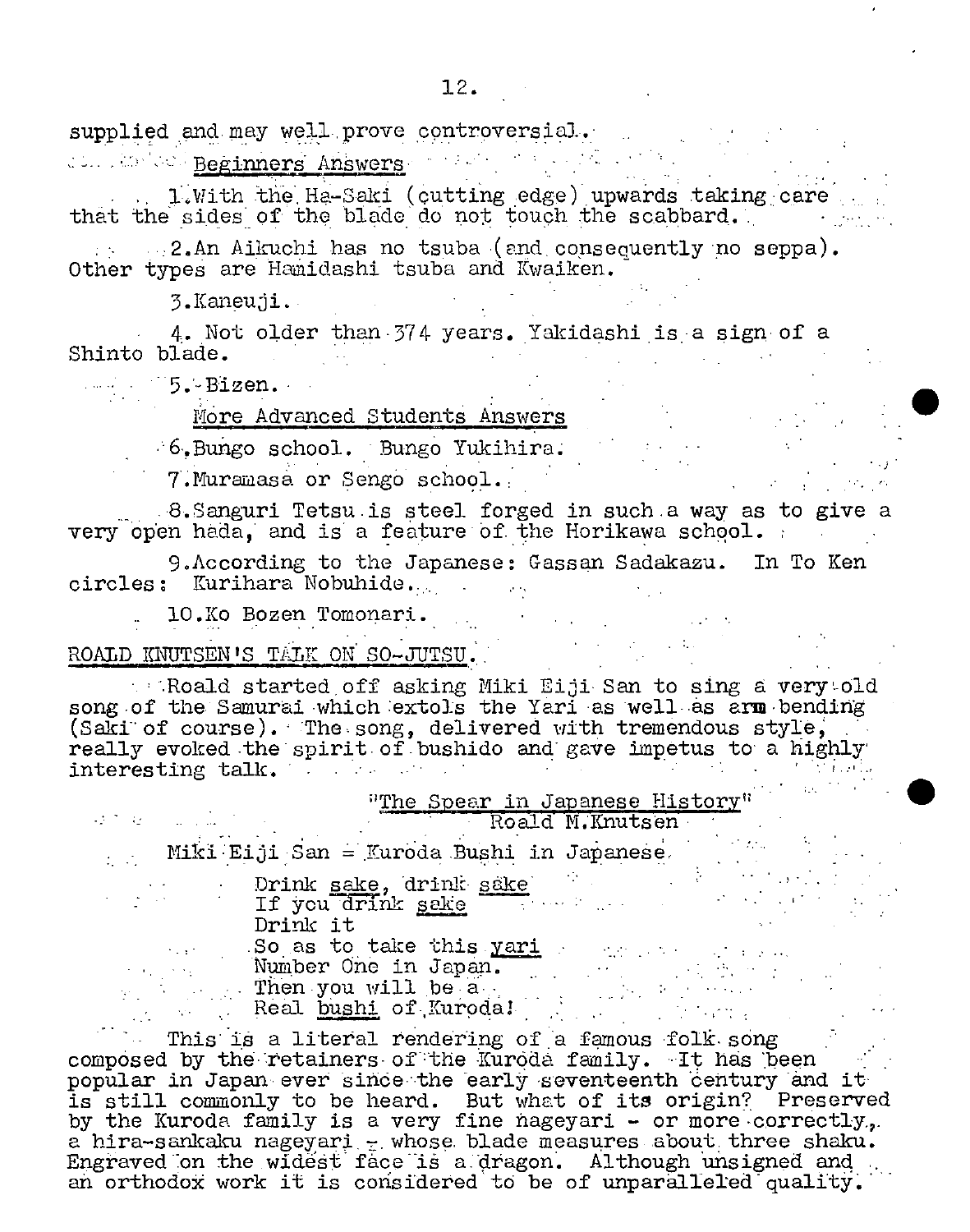In the records of the Kuroda-han is preserved the account of how they acquired this fine spear.

One day a retainer of Lord Kuroda came to see Fükushima Nasanori, who after the Sekigahara War was given Hiroshima by Tokugawa Ieyasu with an income of 498,000 koku, replacing Mori Terumoto. Masanori immediately recognised his visitor as Mori Taihei, a general and clan councillor of the Kuroda-han. Very pleased to see him, Fukushina Masanori offered him some sake but Taihei politely refused it on the grounds that sake would do him no good.

"Taihei, I know of your fame, but if such a brave bushi does not drink sake, it means you are disgraced" remarked Masanori who had already been drinking heavily. "Shame! Coward!"

At this, Mori Tâihei felt anger rise within him.

;?Drink it I'Iasanori continued, "and if you do I Mill give you anything that you may want".

Taihei looked up at the yari that was on a special rack in the place of honour behind his host; the famous yari that was given to' 'Fukushima Masanori by the Taiko Toyotomi 'Hideyoshi. Masanori named it "Number One in Japan" and bushi also called it ."Nihon-go'. He.considered for a moment, then drank. three large draughts of sake.

"I will have that yari then". Taihei had it in mind to return the insult made by Masanori when he had cried 'Coward'. ."Alright, take it!" said Masanori, handing the weapon to the Kuroda general and smiling.

The following morning Fukushima Masanori was sober and recalled what he had done while full of sake. He sent a messenger to Mori Taihel asking: him 'to return the spear, but Taihei refused.

Just as it is true to say that while there were famous swords, there were equally famous swordsmen, so we can say with certainty there were many famous spearmen. But here, we do not need to surmise for in Japan there existed many hundreds of schools of the martial arts and some of these preserve well documented traditions. . .

An important contributory' factor towards this preservation was that the fighting arts of the warrior were exclusively in the hands of the professional bushi class. Secondly, we know that the traditional respect towards one's teachers ensure that the actions and thoughts of these teachers will be kept as examples to succeeding generations.

Spear technique is quite an ancient as the recorded study of swordmanship, and here we can find most interesting parallels with the development of weapons in Japan. In fact although excellent swordsmanship was the ideal of the bushi, the first recorded system of weaponry was not of the sword but of the naginata,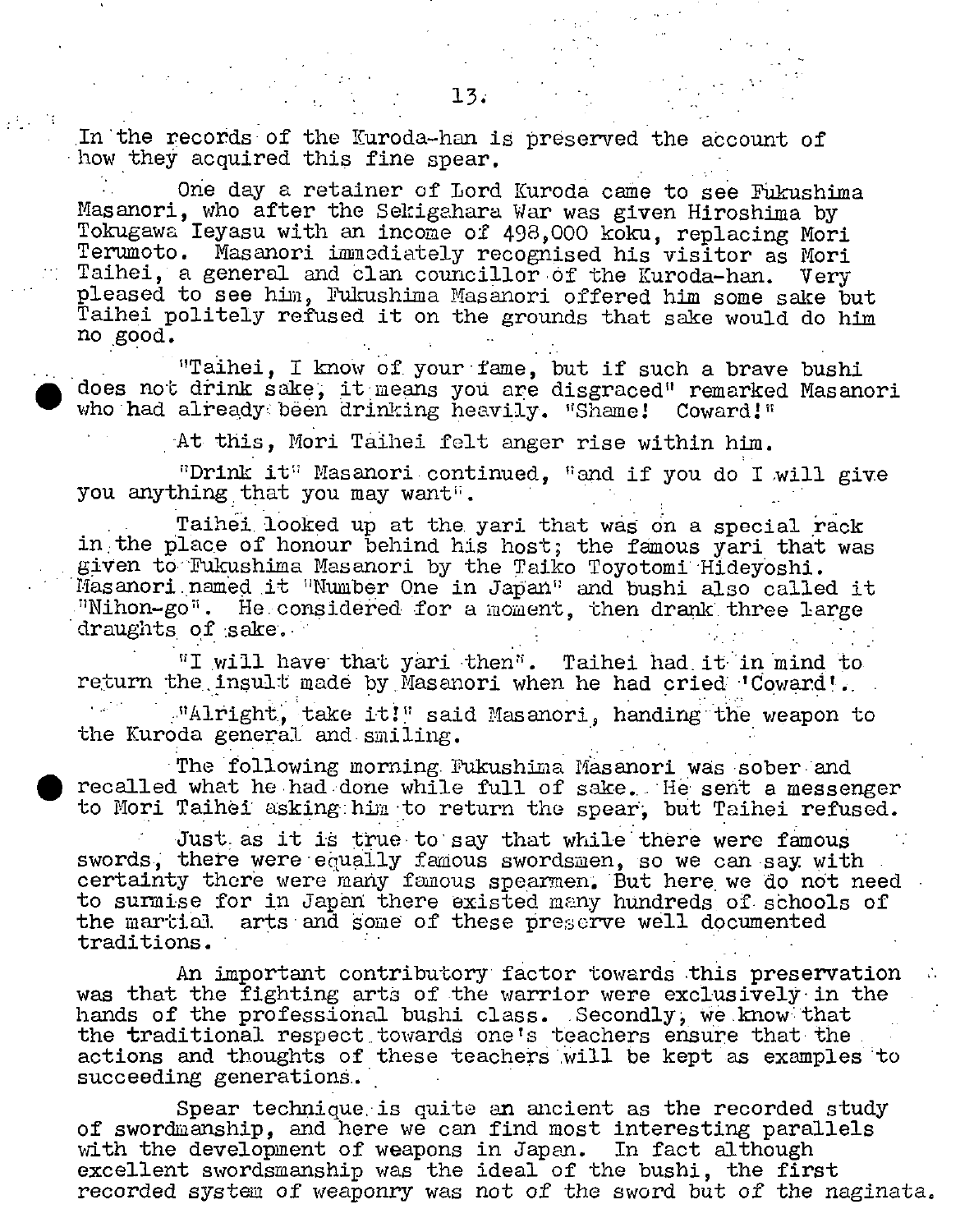It is considered that the  $K_{0}$ -ry $\overline{u}$  of naginata can be reliably dated to 1164 compared with the earliest date for a Kenfutsu style at around 1350. However, we must remember that during the late. Heian and Kamakura periods the naginata was highly regarded by many warriors and we have many stirring accounts in lyrical :.. language of the use of this weapon in the "Heike Monogatari" and the "Taiheiki".

These very ancient records *are* unreliable and possibly exaggerated, but we come to surer ground about the time of the  $\overline{0}$ nin War in the Kyoto region from 1467 to 1477.

It is at this time that we find a resurgence of interest in the simple straight bladed yari as opposed to the heavier<br>naginata. The former was better suited to battle between in The former was better suited to battle between infantry at close quarters; the latter more suited for open fighting. Although there are examples of yari made before the Onin War, these are rare; but after Onin the many varieties come onto the scene in increasing numbers so that it is now common to find examples from even the first half of the sixteenth century.

In parallel to this development we find the art of spearmanship, or  $s\bar{o}$ -jutsu being studied by the bushi. The first such school may have bech the famous, 'Tenshin Shoden Shinto Ryu originated in the latter part of 'the 15th century by lishino Choisal, a samurai from Shimosa in the Lanto. This man studied so-jutsu in Kyoto under Kabusetoki Gyobi Shosuke. He then spent three years at the Kashima Katori Shrine perfecting his theories of the martial arts before announcing his "Heaven Revealed Divine Style".

lishino Choisai is regarded as being one of the greatest speámeh' both with yari and the naginata. His style attracted many students, though the fame of his school rests chiefly on Kenjutsu. Amongst his students was a ritualist at the Kashima Shrine. Matsumoto Bizen-no-kami. On the 15th April 1488 Choisai died but his style is still followed to this day.

- Matsumoto Bizen-no-kami Naokatsu founded his own style during the time of the Ashikaga Shogun, Yoshitane, about 1490 to 1493. Kendo historians' acknowledge him as one of the truly great swordsmen in all Kënjutsu history, a master of  $t\bar{o}$ -so jutsu. The invention of the cross bladed form of yari known as magari or .jumonji-yari, is reliably credited to him. During his aötive lifetime he fought in twenty-three battles, his favourite weapon being the yari. In those battles he took over one hundred heads. He was: a general of the. Kashina. clan.

Though Matsumoto was a brave bushi and was immensely skilled in the arts of war, he died of a spear thrust in the stomach received during the night battle at Takamagahara in Shimosä which occurred in 1525. This small scale battle, scarcely bigger than a skirmish between a few hundred men, took place when Lord Kashima Yoshimoto made a night attack in an effort to recover his fortress. Matsumoto Bizen was fifty seven at the time of his death.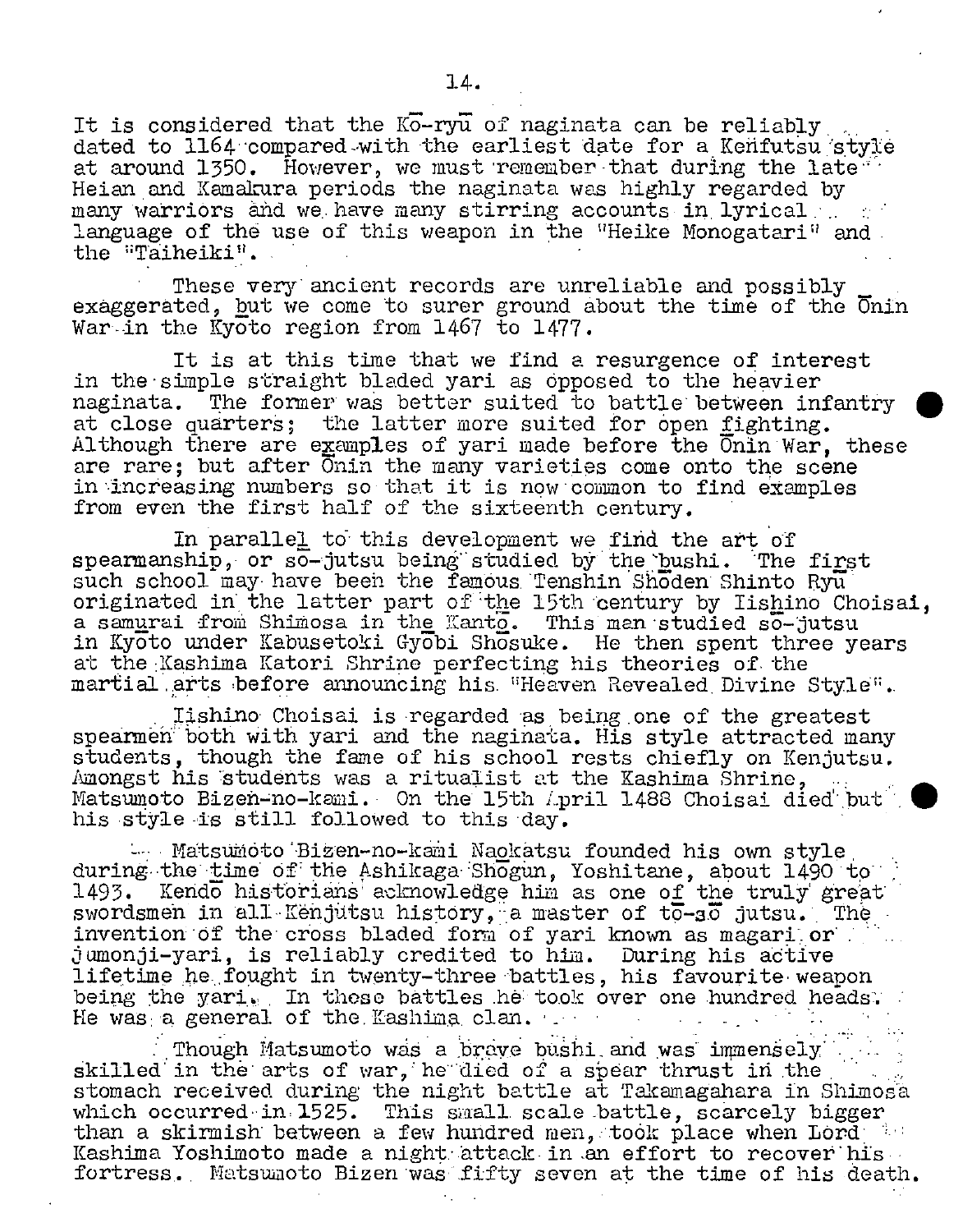Kashima Yoshimoto also fell in the fighting.

 $\bullet$ 

In the middle of the Sengoku Jidai two of the most famous protagonists were the Daimyo Uesugi Kenshin and Tokeda Shingen who carried on their belligerance over decades. While their praises have been sung by older generation Japanese historians as examples of excellent strategists this can be shown to be in doubt and their four major encounters in the Kawanakajima Wars in the mid-l6th century were muddled and inconclusive.

But one of the Takeda generals deserves mention. He was Yamamoto Kansuke Yorinori, who became skilled in to-so jutsu in his earliest youth. He is known to have practised cutting running water in a stream and so his style is sometimes called Doki-ry $\overline{u}$ . During his career in which he followed in the main the Kyo-ryu from the Kansai region, he was "most successful in capturing castles and forts and in increasing his lord's territory". He was killed in action in August 1561 by musket fire.

An early record of an actual contest also comes from the annals of the Kyo-ryu. Yoshioka Mataichiro Naoshige, a member of the family carrying on the style, *was* twenty-four when he had a. match with one Asayama Santoku of the Ten-ryu at Higashiyama Yasaka, and broke Santoku's head. This was on the 15th August 1605. News of this fight spread, rapidly among the hushi and eventually it reached the ears of Kashima Rinsai of the Shinto-ryu. He immediately came to offer a contest to Yoshioka Naoshige, travelling from his home province of.Hitachi. This was in June 1606.

Rinsai was a big man standing almost six shaku and he was very strong. At the commencement of the contest he advanced slowly inch by inch. He was armed with a nagemaki which had a real sword blade mounted at the end of a seven foot shaft. His opponent, the youthful Yoshioka Naoshige,, was armed with a katana.

As soon as he saw Rinsai stepping forward, Naoshige said ':"Rinzai! Tactics do not depend on our power alone. It does not matter if **we** fight a small or a large person. I am sorry but I will take your life away soon. You had better pray to Buddha!"

In this way Naoshige forestalled his enemy by making Rinsai angry. His opponent replied: "Don't be impertinent'. He attacked Naoshige like a dragon. The distance between them was about six or seven shaku. Mataichiro Naoshige avoided this attack by leaping. back and stood ready iñ"chudan-no-kamae to rush in close. Then Rinsai tried to cut him by whirling the shaft but at that instant Mataichiro jumped in and struck down at the centre of Rinsai's head. Rinsai fell down instantly and died two days later.

Although comparatively short-lived the  $Ky\overline{o}$ -ry $\overline{u}$  is remarkably well documented. The following extract provides an interesting illumination of the period when the Tokugawa Bakufu had just come to power.

 $\mathcal{E}^{\text{max}}$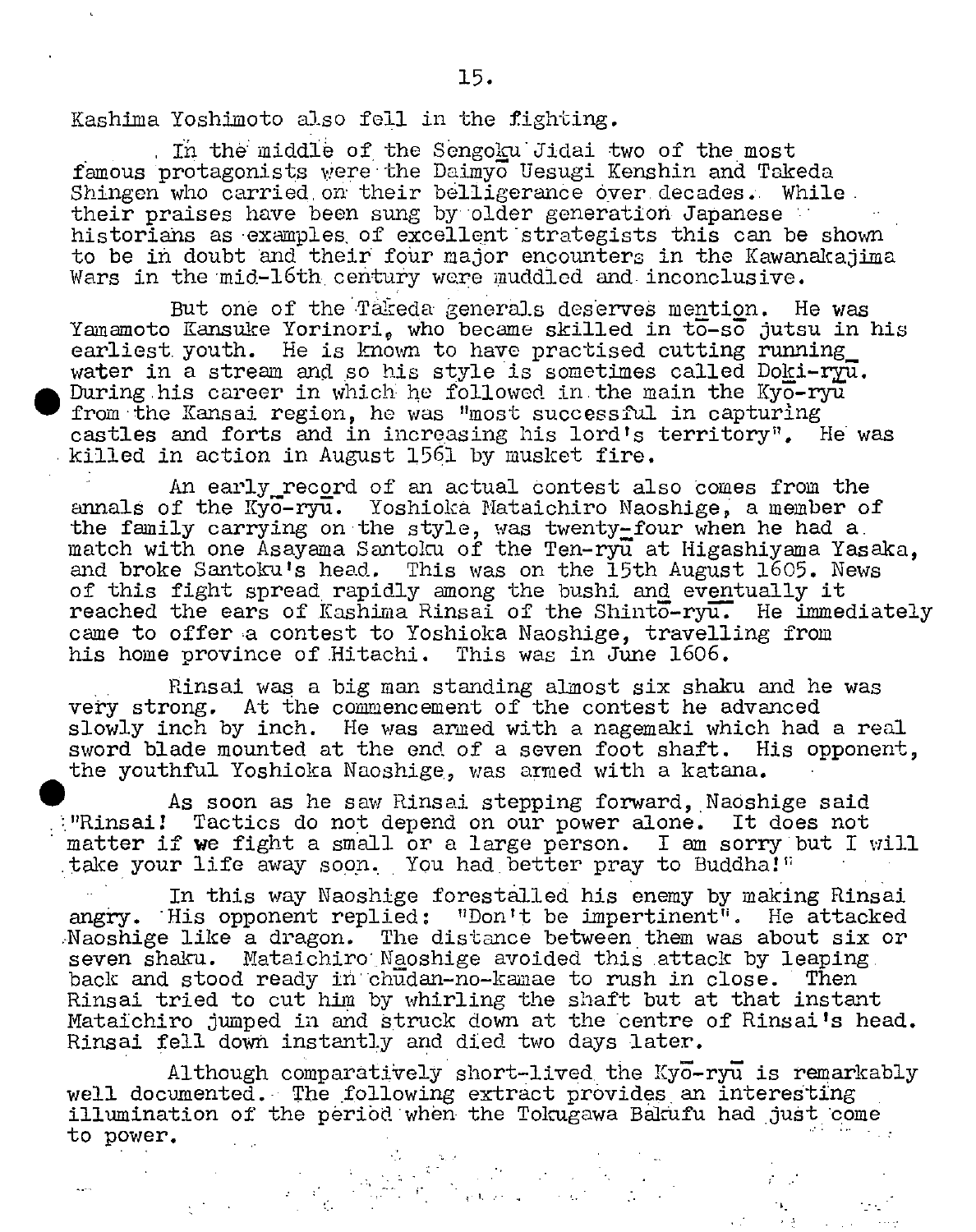On the 22nd June 1615 an ancient theatrical festival known as sarugaku was held in Kyoto and the populace was allowed to attend. The military government arranged for bushi to take strict precautions to prevent disturbances.

A cousin of the Kyo-ryu masters, named Yoshioka Seifuro Shigesuke, was a noted swordsman. Although this Shigesuke had only just recovered from an illness, he went along to watch the sangaku for it was rarely possible for ordinary people to watch such an event.

Amongst the constables ivas a low class samurai named Tadami Yazozaemon who was on bad terms with Seijuro Shigesuke. This Yazozaemon- was suppressing the 'spectators in a most officious radami razozaemon who was on pad terms with Seijuro Shigesuke.<br>This Yazozaemon was suppressing the spectators in a most officious<br>manner with a stave. Catching sight of Seijuro he came across 1<br>and deliberately struck him and deliberately struck him on the head shouting that the samurai was standing too high. Seijuro was very angry but contained himself out of consideration for where he was. Soon Yazozaemon came back and struck Seijuro's head for a second time. Glaring at him. the samurai did nothing. Butwhen this happened On yet a' third occasion, he lost his patience and left the place saying to. Yazozaemoñ "You shall pay for this".

He came back a short time later with his katana concealed beneath his clothing. It was nearly two in the afternoon and only one programme remained of the Sarugaku. Seijuro worked his way close to'Yazozaemon'and as soon as he came within striking distance he drew out his sword and cut the man down, saying "This is in return for your actions". Tadami Yazozaemon, covered in blood, died immediately.

Seeing this incident the crowd was thrown into a turmoil and 'th1s' hampered the bushi: who straggled' through the press pf people to arrest Seijuro. But the swordsman cut anyone who came too close to him one after the other without becoming excited! his: sword was so. lively.'that:he had soon cut, through. about thirty sodegàrami. and mojiri and'sone fourteen' or: fifteen: men lay injured, six or seven to die of their wounds. They naturally hesitated to close with so formidable a man. Seijuro took advantage of the respite to jump up onto the stage of the sarugaku and regain his breath. Then he stood waiting for his enemies to close in, knowing that there could be only one end to this incident.

.0ta Chubei, a retainer of the Military Governor of Kyoto, Iga-no-kami Katanshige, was given a choto or naginata, by his  $\frac{1}{2}$ lord and commanded to go and defeat Seijuro. Chubei closed with the swordsman but in the fight Seijuro, weakened by his recent. illness and exertions, fell down. Chubei said $\mathbb{T}$ It would be a shame to cut a person who is a warrior when fallen. Stand up and we shall continue<sup>a</sup>.

When Seijuro came to his feet. Ota Chubei cut and killed him. It was because of this serious incident that the Kyo-ryu was terminated in Kyoto and the Yoshioka family became dyers, giving up samurai rank... المجرو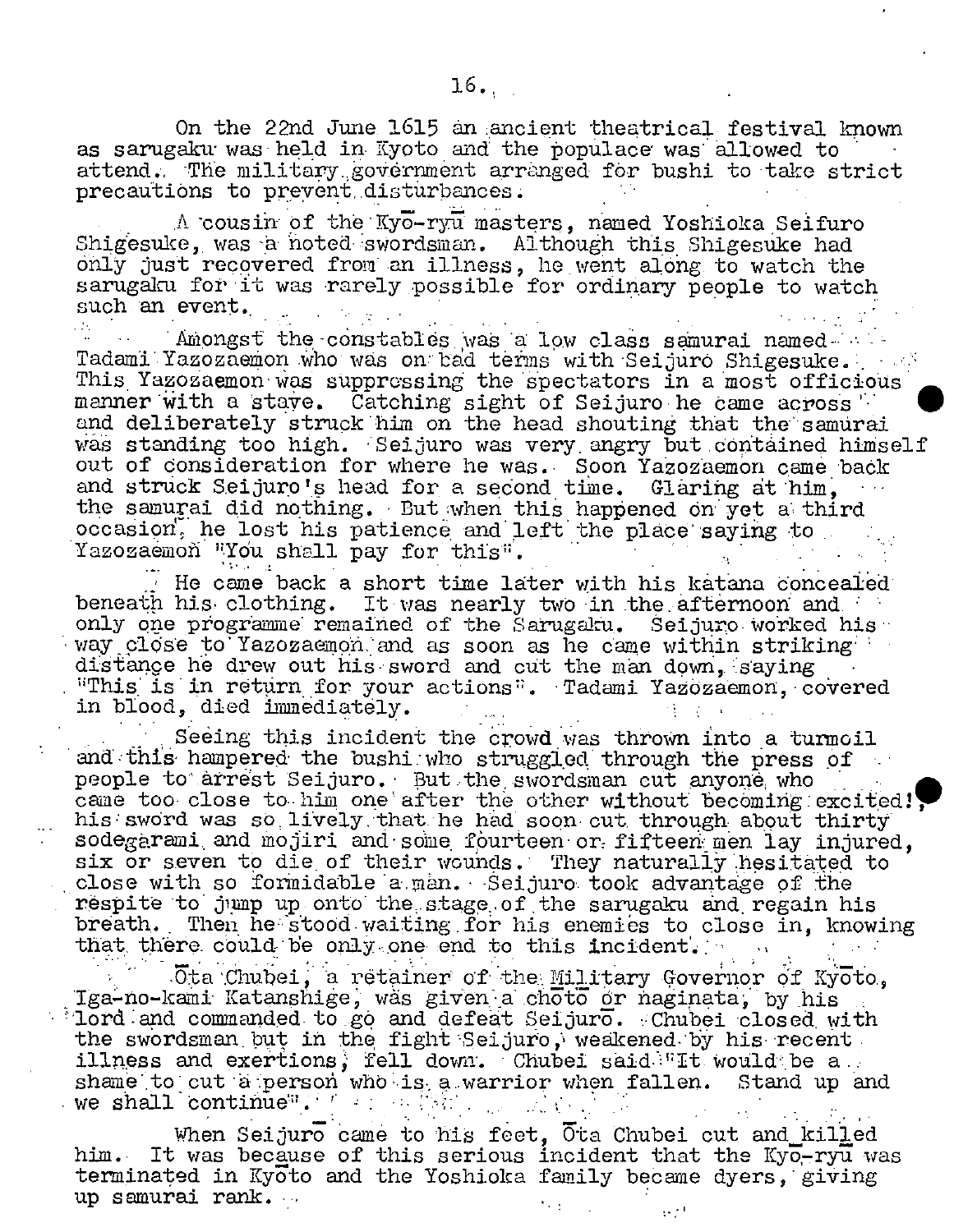Tsukahara Bokudèn was one of the most colourful figures amongst the swordsmen of the sixteenth century. Probably born in 4189, his life spans almost the entire length of that violent period ôallëd the sengoku jidai. He lived eighty-two years, dying in 1571, a decade after Oda Nobunaga, Lord of Owari, had commenced his forcible subjugation of central Japan.

Equally familiar with sword or spear, he had studied at the Kashima Shrine where his adoptive father was a ritualist and a noted swordsman. Tsukahara Shinzaemon Takanoto was Lord of Tsukahara castle in Hitachi province and a powerful minor lord. Bokuden inherited both his father's kenjutsu style and fiefs.' During his early years he studied to-so jutsu under the two famous maéters, Yaki Hasakatsu and Sano Tentokuji, and especially spearmanship from Kaniidzumi Musashi-no-kami Nobutsuna. Even when his style had become famous he still received training from Nobutsuna at Ueno in Nusashi, now part of Metropolutan Tokyo. In the 30's and 40's of the sixteenth century he\_was the instructor in military tactics to many famous figures in Kyoto including the Shogun, Ashikaga Yoshiteru (murdered in 1565).

.

.

From the-time of his first duel-with real swords fought at the age\_of seventeen at Kiyomizu in Kyoto, he fought nineteen shinken-shobu (live-blade matches), participated in thirty seven battles, and engaged in several hundred wood sword matches. In all these he receiyed not a single sword cut, though he was wounded six times by arrows in battles. He is thought to have killed more than two hundred enemies. •.

There is a reliable record of one of his real sword matches fought against Kajuwara Nagato of Shinnofusa though the date cannot now be fixed. Nagato was an expert with the  $ch\overline{ot}$ , or naginata, favouring a weapon with a blade length of one shaku, four or five sun In length. The average length of naginata blades at this period would be about two shaku. His blade was so sharp and his technique so good that it is said that he could cut down flying swallows, pheasants or ducks with ease. He was considered by many bushi as worthy of the highest praise for his naginata skill in fencing matches. Despite this, Nagato's pupils were greatly worried when they heard of the impending match with Bokuden and they urged their master to refuse the fight. But he replied: "The shrike has the ability to pursue and capture the pigeon which is much larger than himself.But if the shrike sees a hawk which is even smaller than himself, then he hides. There are always strong and weak things. It is due to an opponent's unskilled technique that I can cut both his arms with my choto. It is not so easy to defeat a man armed with a three shaku sword, but the naginata with a blade less than thréeshaku is the same as the short bladed yari. Even if I am cut by Bokuden, I shall not die without defeating him."

On the day of the match as soon as Kajuwara Nagato left his stool armed with the choto of one shaku and five sun, Tsukahara Bokuden stepped in, made a single cut with his tachi of two shaku, nine sun and cut his opponent in two.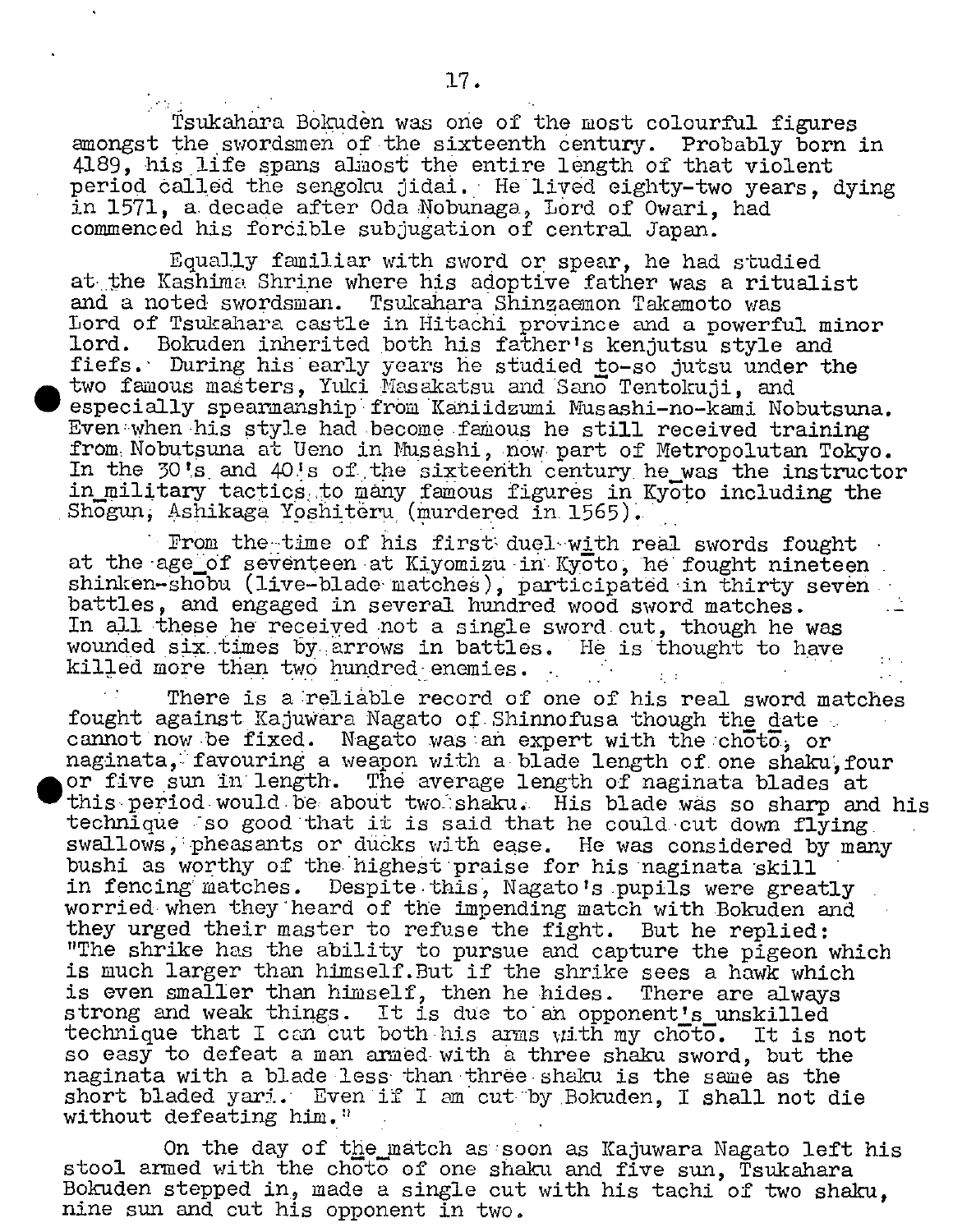A little earlier I mentioned a student of the Ten-ry $\vec{u}$ who met his defeat at the hands of Yoshicka Naoshige in  $1605$ . The originator of the Ten-ryu was Ide Hangan Deni-bo who, in his youth, studied under Tsukahara Bokuden. This was just prior to Bokuden's death. After a period at the Kamakura Hachiman shrine he formulated his style and called it the Ten-ryu, or "Heavenly.  $\mathsf{Stvle}^{\mathsf{H}}$ . .:  $\cdots$ -': '•. . '.' I

He made his style well known in the Kanto in Hitachi Province but his success caused jealousy in a follower of another Kenfutsu school. This Kasumi-no-suke spread slanderous tales: about Denki-bo.

•'

Eventually Deni-b6 offered to settle this with a match with real swords and, as Kasumi-no-suke was his inferior in technique, the latter was cut at once and lost his life.

When the news of his son's death reached 0 'kuma-no-kami he became very angry and went straight' to his master and complained of the matter. Makabe Anyaken was also angry and commanded him to challenge Denki-bo to a match. This was because Kasumi-no-suke. had been a favourite pupil of Anyaken's school and it was felt to be a dishonour to himself if' Denki-bo was left alone since Denizi resided within Anyaken's territory. The offer was accepted and Denki-bo decided that it should take place at the Acala Shrine in Makahe.

On the day of the match, Ide Hangan Denki-bo waited with only two pupils at the appointed place. "Sakurai O'kuma-no-kami arrived with several: retainers anned with bows and with many foot soldiers.(ashigant). But seeing Denki-bo standing in the centre of the shrine holding a kanna-yari,-a spear with a sickle blade with his two pupils, Sakurai hesitated to come any closer due to Denki's dignified bearing. At length Sakurai called out that he. had heard that Denki-bo had a secret technique for cutting down flying arrows called Ya-kiri-no-tachi and he asked to see this. Denki agreed and he cut down three successive arrows shot at him using a jumonji-yari. Then Sakurai signalled to his retainers who all shot arrows at Denki-bo as fast as they could. Denki... whirled his fumonji-yari and cut down as many as he could but at least he was shot and died. This took place in 1588, and Denki-ho. was thirty-eight years old.

In this brief talk I have presented a brief cross section of reliable facts' about, the actual use: of spears' in Japan'. I have concentrated on the period from the decline of the Muromachi Shogunate to the first years of the Tokugawa Bakufu- simply because it is this period that chiefly interests me. More important, romparatively little serious work has been done in this area of. Japanese weapon studies compared with research into Kendo history.

Many schools of Kenjutsu, even from the earliest period, descended through the Tokugawa period and still exist to-day. Kendo has been lucky in that with such a living art a number,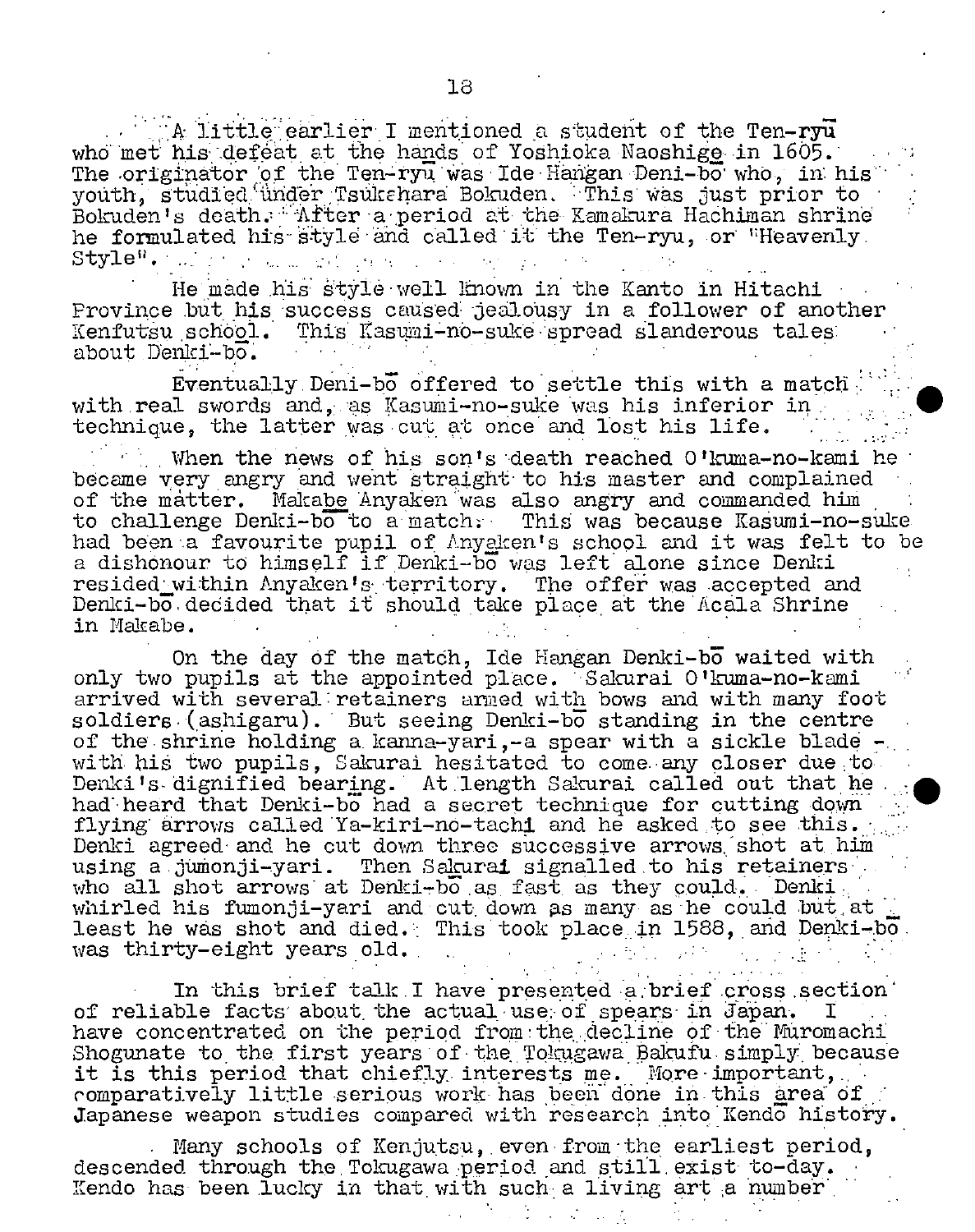of the senior sensei are always concerned with preserving its tradition, not only pure sword technique but, more important, its history and philosophy. In 1919 Yamada Jirokichi himself a high ranking master of the ancient Jiki-Shinkage-ryu (Kenfutsu) and Naginata) published his "Nihon Kendo-shi" or "Jápanese Kendo History" and it is from this previously untapped source I have drawn my data to-day. But if Kendo is very much alive, the reverse is the case with spearmanship.

Naginata is now the only branch that has survived the Meiji Restoration healthily. It is curious that one of the oldest of the major martial arts should. have been neglected to almost exclusively a female following, though many lady sensei have. • formidable 'skilL. The formerly powerful yari is now only preserved in the kata (forms) of certain surviving Kenfutsu schools. While Naginata can be practised safely, the techniques of the yari are drastic and dangerous. In consequence yari-jutsu is in danger of being lost for ever.

We have sword blades to study; we have yar<u>i</u> and naginata. In parallel we have Kenfutsu, Kendo and Naginata-do. For yari we have very little.

#### COMMENT

Roald's talk prompted the question "What makes it so dangerous to fence Yari?". Yari technique is very strong as a hand to hand technique and very drastic. Not like quarter-staff, one of the best cuts is upwards between the legs. Get that cured on the National Health!! [Blue Cross to overseas friends!) Also the yari could be used to cut under the arm pit, the weakest point in Japanese armour. Another question raised was whether all the peculiar shaped spears were actually used, i.e. the Hokko. Yes, they really were, and were developed for various forms of specialist fighting technique.. A samurai would select the most suitable spear to be used at that particular instant in battle.

SWORD POLISHING - 1st Source<br>The Society will arrange for the repolishing of swords in Japan. This will normally take about six months from despatch by our shippers in London to return here from Japan. The cost cannot be estimated exactly, depending on the length and condition of the blade, and the services required. Very.approximately it will be £40-£50 for a long sword, £25-£30 for a short sword at maximum. The services available are: Repolish, shirasaya; wooden habaki, tsunagi (wooden blade for mounts); shinsa (certification of authenticity by N.B.T.H.K. panel of sword experts in Japan). A deposit of £25 is. needed for'a long sword; £15".for a short sword. There is no limit on the number of blades which can be sent at one time by one member. Each blade must have attached a label giving name and address of owner; swordsmith if signed; services required - repolish, shirasaya,etc. The estimated prices above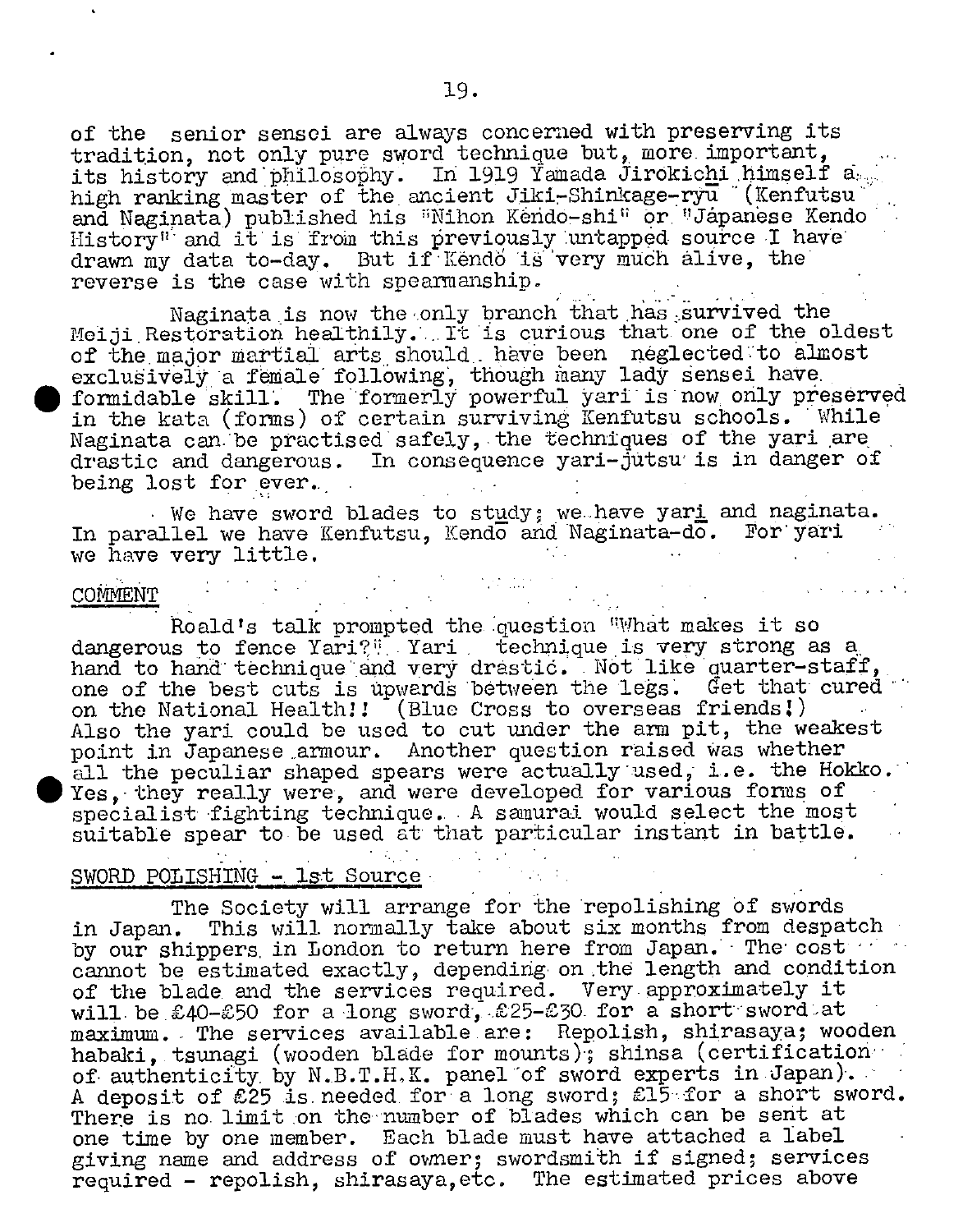include transport:and customs clearance charges, etc. which are divided between all members included in a batch of swords. The Society makes no profit or charge. Blades for repolish and. deposits payable to the Society should be sent to  $\mathtt{K.D. Parker~Esq,}$ 17 Strickland Row, Wandsworth, London, S.W.18.

### SWORD POLISHING - 2nd Source

The following are the approximate prices depending on the rate of exchange: of the servibes offered by John Harding in Tokyo. Members wishing to avail themselves of these services are asked to contact David Parker, in the usual way, always announced at the end of each Programme.

 $\cdot$  ;  $\cdot$ 

| Polishing:<br>a na mata | At the present rate approximately $30/-(21.50)$ per<br>inch of blade surface.                                                      |
|-------------------------|------------------------------------------------------------------------------------------------------------------------------------|
| Shirasaya:              | Between 26 to 28 including wooden habaki.                                                                                          |
|                         | Silver Habaki: About £8 extra.                                                                                                     |
|                         | Gold Habaki: About 211 extra                                                                                                       |
| Hilt Binding:           | About 29 for a katana in silk. Best quality style<br>binding about £13. Wakizashi about 20% cheaper.<br>All bindings in silk only. |
| Scabbard<br>Repairs:    | Top quality repairs are offered to lacquer; these<br>obviously by quotation on receipt.                                            |
| <b>OSHIGATA</b>         |                                                                                                                                    |

A reminder to new members who may have difficulties in reading tang inscriptions due to inadequate references, that if they care to send a rubbing (oshigata) of the tang, addressed to-Fred Stride Esq., Preston Cottage, North Road, Preston Park, Brighton, Sussex, he will check it for them and send them all available information he has on the swordsmith or inscription. Please remember to make a careful rubbing of the whole tang, both sides, not just the inscription. -denotes the set of the set of the set of the  $\mathcal{O}(\mathcal{O}_\mathcal{A})$ 

### NIHON TO NEWSLETTER

. New members will like to know and others be reminded of a venture started in Japan in January 1968, by Albert Yamanaka and Associates. The Nihon To Newsletter is a bi-monthly publication in English, 30 plus pages, on Japanese swords and its related i fields. Packed with information from authoritative Japanese sources, there is no other publication in English which can offersuch a wealth of knowledge to the serious student of the sword. Members wishing to subscribe to this non-profit making publication should write to: